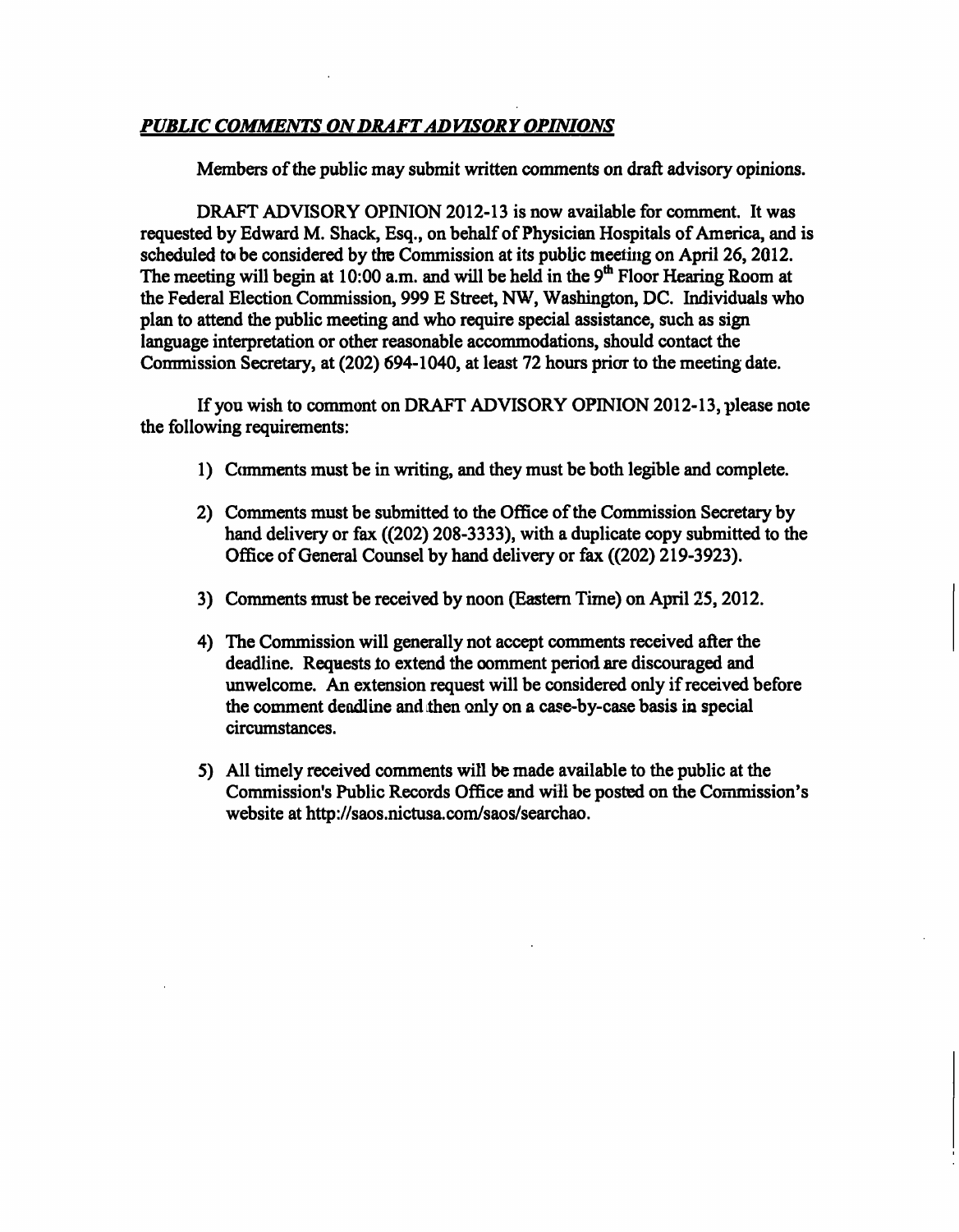### *REOUESTOR APPEARANCES BEFORE THE COMMISSION*

The Commission has implemented a pilot program to allow advisory opinion requestors, or their counsel, to appear before the Commission to answer questions at the open meeting at which the Commission considers the draft advisory opinion. This program took effect on July 7,2009.

Under the program:

- 1) A requestor has an automatic rigiht to appear before the Commission if any public draft of the advisory opinion is made available to the requestor or requestor's counsel less than one week before the public meeting at which the advisory opinion request will be considered. Under these circumstances, no advance written notice of intent to appear is required. This one-week period is shortened to three days for advisory opinions usier the expedited twenty-day procedure in 2 U.S.C. 437f(a)(2).
- 2) A requestor must provide written notice of intent to appear before the Commission if all public drafts of the advisory opinion are made available to requestor or requestor's counsel at least one week before the public meeting at which the Commission will consider the advisory opinion request. This oneweek period is shortened to three days for advisory opinions under the expedited twenty-day procedure in 2 U.S.C. 437f(a)(2). The notice of intent to appear must be received by the Office of the Commission Secretary by hand tielivery, email (Secretary@fee.gov), or fax ((202) 208-3333), no later than 48 hours before the scheduled public meeting. Requestors are responsible for ensuring that the Office of the Commission Secretary receives timely notice.
- 3) Requestors or their counsel unable to appear physically at a public meeting may participate by telephone, subject to the Commission's technical capabilities.
- 4) Requestors or their counsel who appear before the Commission may do so only for the limited purpose of addressing questions raised by the Commission at the public meeting. Their appearance does not guarantee that any questions will be asked.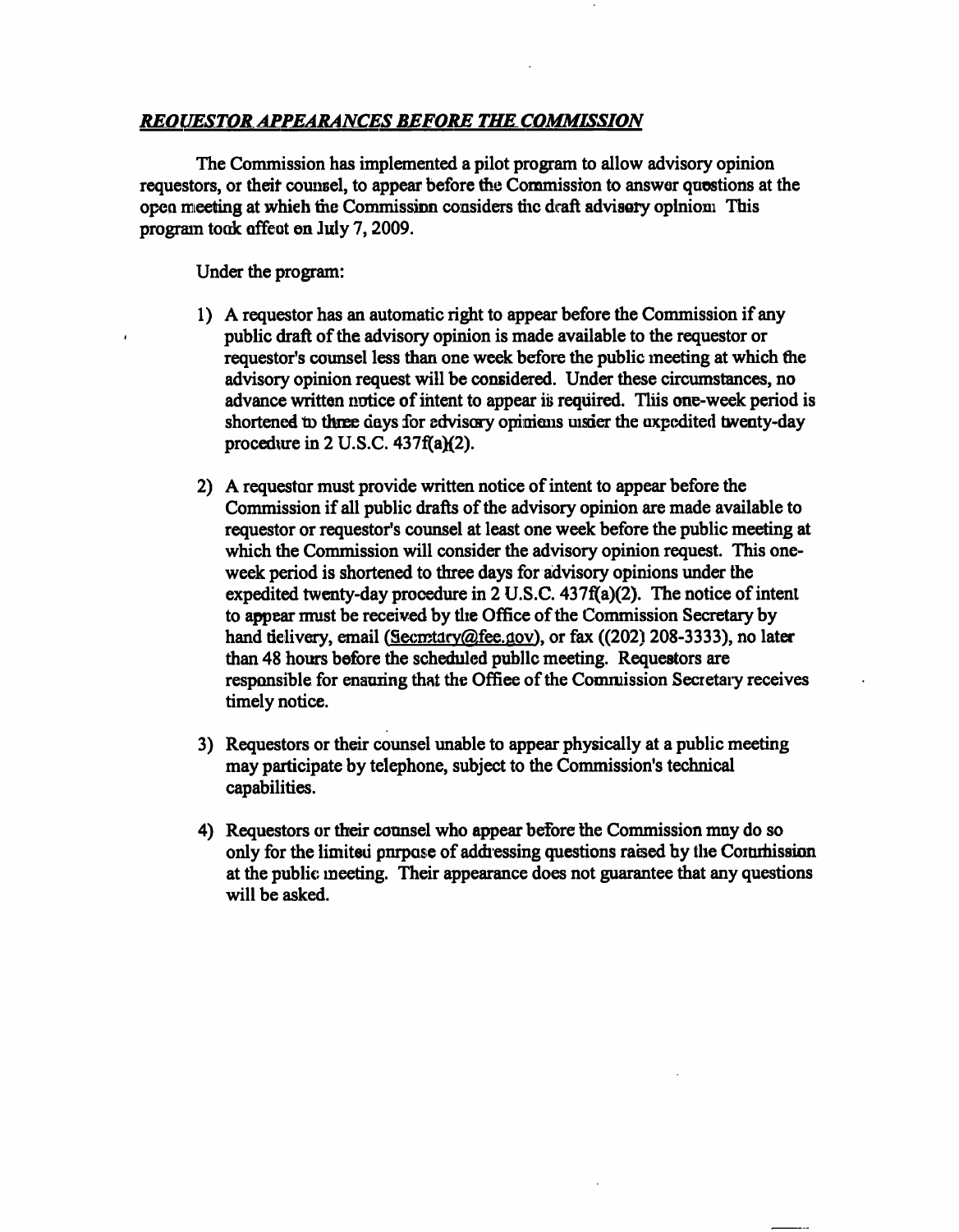### *FURTHER INFORMATION*

| Press inquiries:                     | Judith Ingram                                               |  |
|--------------------------------------|-------------------------------------------------------------|--|
|                                      | <b>Press Officer</b>                                        |  |
|                                      | $(202)$ 694-1220                                            |  |
| <b>Commission Secretary:</b>         | Shawn Woodhead Werth                                        |  |
|                                      | $(202)$ 694-1040                                            |  |
| <b>Comment Submission Procedure:</b> | <b>Kevin Deeley</b>                                         |  |
|                                      | <b>Acting Associate General Counsel</b><br>$(202)$ 694-1650 |  |
| Other inquiries:                     |                                                             |  |

To obtain copies of docmnents related to Advisory Opinion 2012-13, contact the Public Records Office at (202) 694-1120 or (800) 424-9530, or visit the Commission's website at http://saos.nictusa.com/saos/searchao.

#### *ADDRESSES*

Office of the Commission Secretary Federal Election Commission 999 E Street, NW Washington, DC 20463

Office of General Counsel ATTN: Kevin Deeley, Esq. Federal Election Commission 999 E Street, NW Washington, DC 20463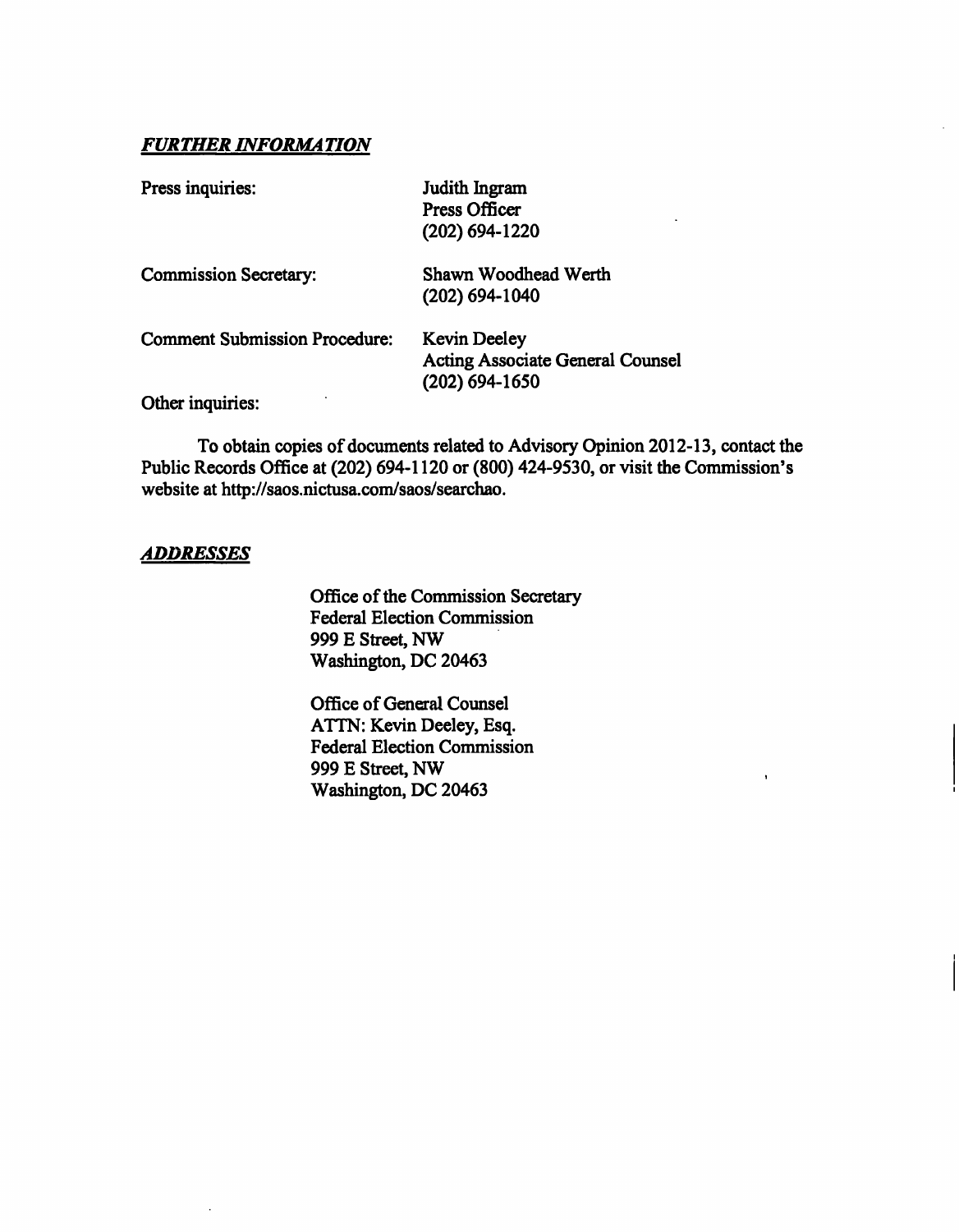## **AGENDA DOCUMENT NO. 12-26**





FEDERAL ELECTION COMMISSION Washington, DC 20463

2012 APR 19 P 4:53

April 19,2012

### **MEMORANDUM**

# **AGENDA ITEM**

For Meeting of  $\frac{1}{2}\frac{1}{2}\frac{1}{2}\frac{1}{2}$ 

TO:

FROM:

The Commission

Anthony Herman General Counsel (-)

Kevin Deeley  $\chi$ 0 Acting Associate General Counsel

Robert M. Knop  $\left\lceil \mathcal{W}\right\rceil \right\lceil \mathcal{W}\right\rceil$ Assistant General Counsel

Tony Buckley' **Attorney** 

Subject:

Draft AO 2012-13 (Physician Hospitals of America)

Attached is a proposed draft of the subject advisory opinion. We have been asked to have this draft placed on the Open Session agenda for April 26,2012.

**Attachment**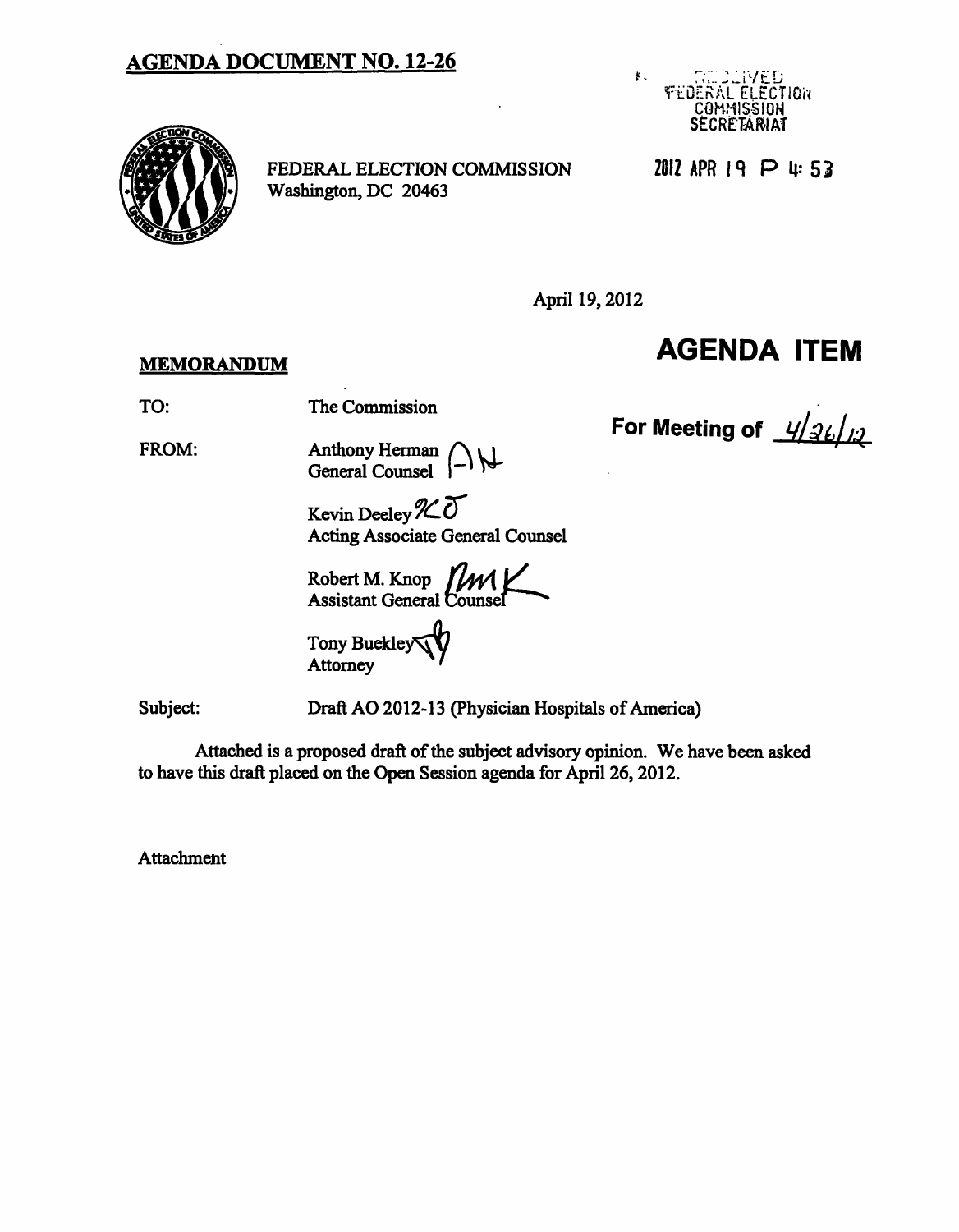| $\mathbf{1}$<br>$\boldsymbol{2}$ | <b>ADVISORY OPINION 2012-13</b><br><b>DRAFT</b>                                             |  |
|----------------------------------|---------------------------------------------------------------------------------------------|--|
| $\overline{\mathbf{3}}$          | Edward M. Shack, Esq.                                                                       |  |
| 4                                | 814 San Jacinto Boulevard                                                                   |  |
| 5<br>6                           | Suite 202<br><b>Austin, TX 78701</b>                                                        |  |
|                                  |                                                                                             |  |
| 7                                |                                                                                             |  |
| 8                                | Dear Mr. Shack:                                                                             |  |
| 9                                | We are responding to your advisory opinion request on behalf of Physician                   |  |
| 10                               | Hospitals of America ("Physician Hospituls"), concerning the application of the Federal     |  |
| 11                               | Election Campaign Act of 1971, as amended (the "Act"), and Commission regulations to        |  |
| 12                               | the proposal of Physician Hospitals and persons affiliated with it to make contributions to |  |
| 13                               | independent expenditure only political committees. The Commission concludes that            |  |
| 14                               | Physician Hospitals and persons affiliated with it may make contributions to independent    |  |
| 15                               | expenditure-only political committees.                                                      |  |
| 16                               | <b>Background</b>                                                                           |  |
| 17                               | The facts presented in this advisory opinion are based on your letter received on           |  |
| 18                               | March 5, 2012.                                                                              |  |
| 19                               | Physician Hospitals is an association of physician-owned hospitals operating in             |  |
| 20                               | Texas. It does not have any contracts with the Federal government or receive any            |  |
| 21                               | payments from the Federal government under any Federal program, and does not                |  |
| 22                               | administer any part of its member hospitals' dealings with the Federal government           |  |
| 23                               | concerning any Federal program.                                                             |  |
| 24                               | The member hospitals are owned by various legal entities, including limited                 |  |
| 25                               | partnerships, limited liability corporations, professional associations, trusts, and        |  |
| 26                               | individuals. The hospitals provide service to patients through the following Federal        |  |
|                                  |                                                                                             |  |

 $\mathcal{A}^{\mathcal{A}}$ 

 $\ddot{\phantom{0}}$ 

 $\frac{1}{\sqrt{2}}$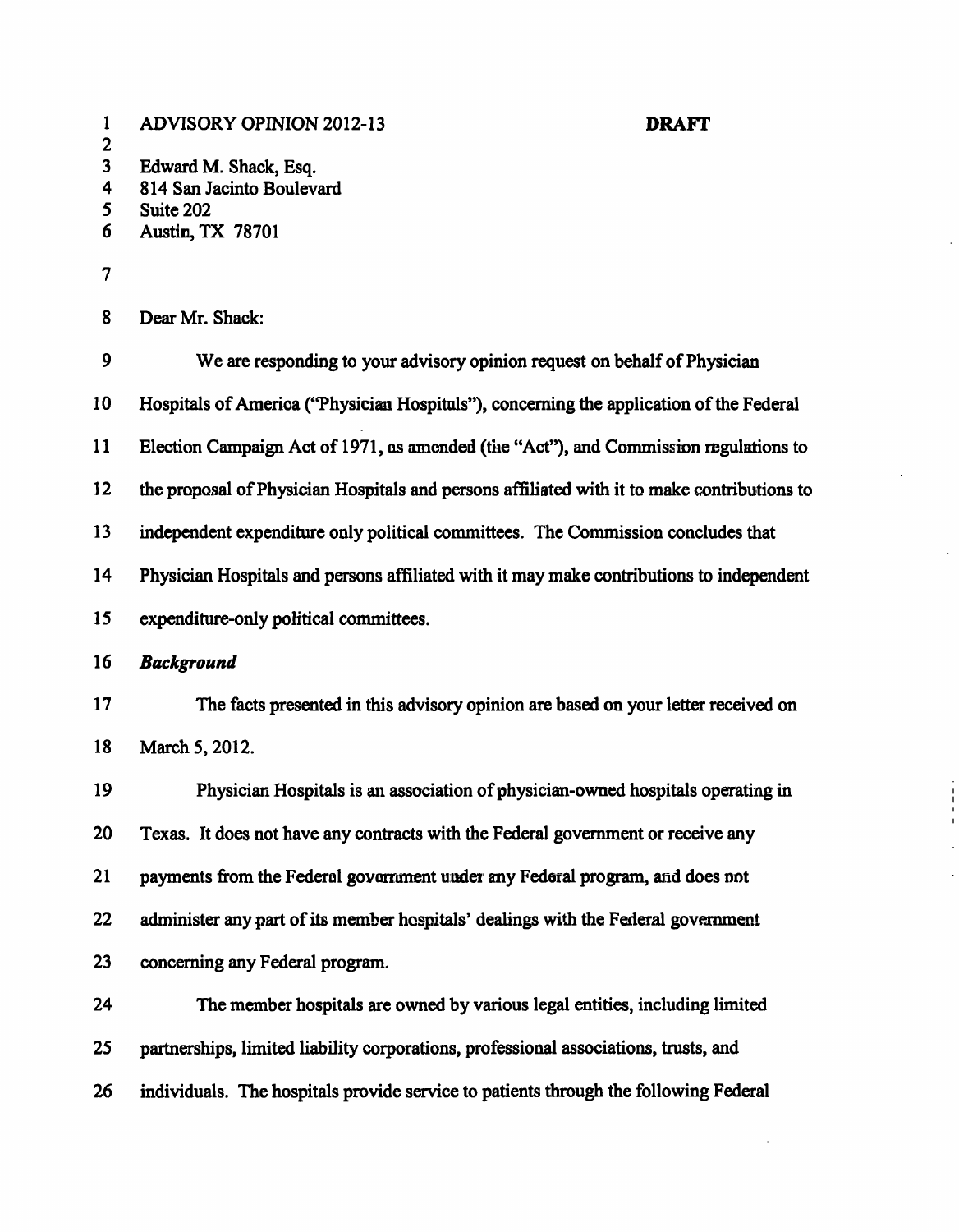| $\mathbf{1}$    | programs: Medicare, Medicaid, TRICARE and CHAMPUS. The hospitals take                     |
|-----------------|-------------------------------------------------------------------------------------------|
| $\mathbf{2}$    | assignments of such patients' claims against the Federal government for services          |
| $\mathbf{3}$    | rendered and are then directly reimbursed by the Federal government pursuant to the       |
| 4               | relevant Federal program. The physicians who treat these patients own the hospitals       |
| 5               | either wholly or in conjunction with non-physician partners.                              |
| 6               | Physician Hospitals asks whether it, its member hospitals, and the physician-             |
| $\overline{7}$  | owners of its hospitals, may make contributions to independent expenditure-only political |
| 8               | committees in light of their involvement with Medicare, Medicaid, TRICARE and             |
| 9               | <b>CHAMPUS.</b>                                                                           |
| 10              | <b>Question Presented</b>                                                                 |
| 11              | Are associations of physician-owned hospitals, and/or the physician-owned                 |
| 12              | hospitals themselves, and/or the individual physicians who own the hospitals, prohibited  |
| 13              | under 2 U.S.C. $44lc(a)(1)$ from contributing to political action committees that make    |
| 14              | only independent expenditures, if the physician-owned hospitals and/or physicians         |
| 15              | provide services to patients enrolled in government sponsored healthcare programs like    |
| 16              | Medicare, Medicaid, TRICARE, and CHAMPUS and, due to a valid assignment of                |
| 17 <sup>7</sup> | benefits form executed by the respective patients, are reimbursed directly by the fedenal |
| 18              | government through the Medicare, Medicaid, TRICARE, and CHAMPUS programs?                 |
| 19              | <b>Legal Analysis and Conclusions</b>                                                     |
| 20              | No, associations of physician-owned hospitals, the physician-owned hospitals              |
| 21              | themselves, and individual physicians who own the hospitals, are not prohibited under     |
| 22              | 2 U.S.C. 441c(a)(1) from making contributions to political committees that make only      |
| 23              | independent expenditures under the circumstances you describe.                            |

 $\frac{1}{\sqrt{2}}$ 

 $\ddot{\phantom{0}}$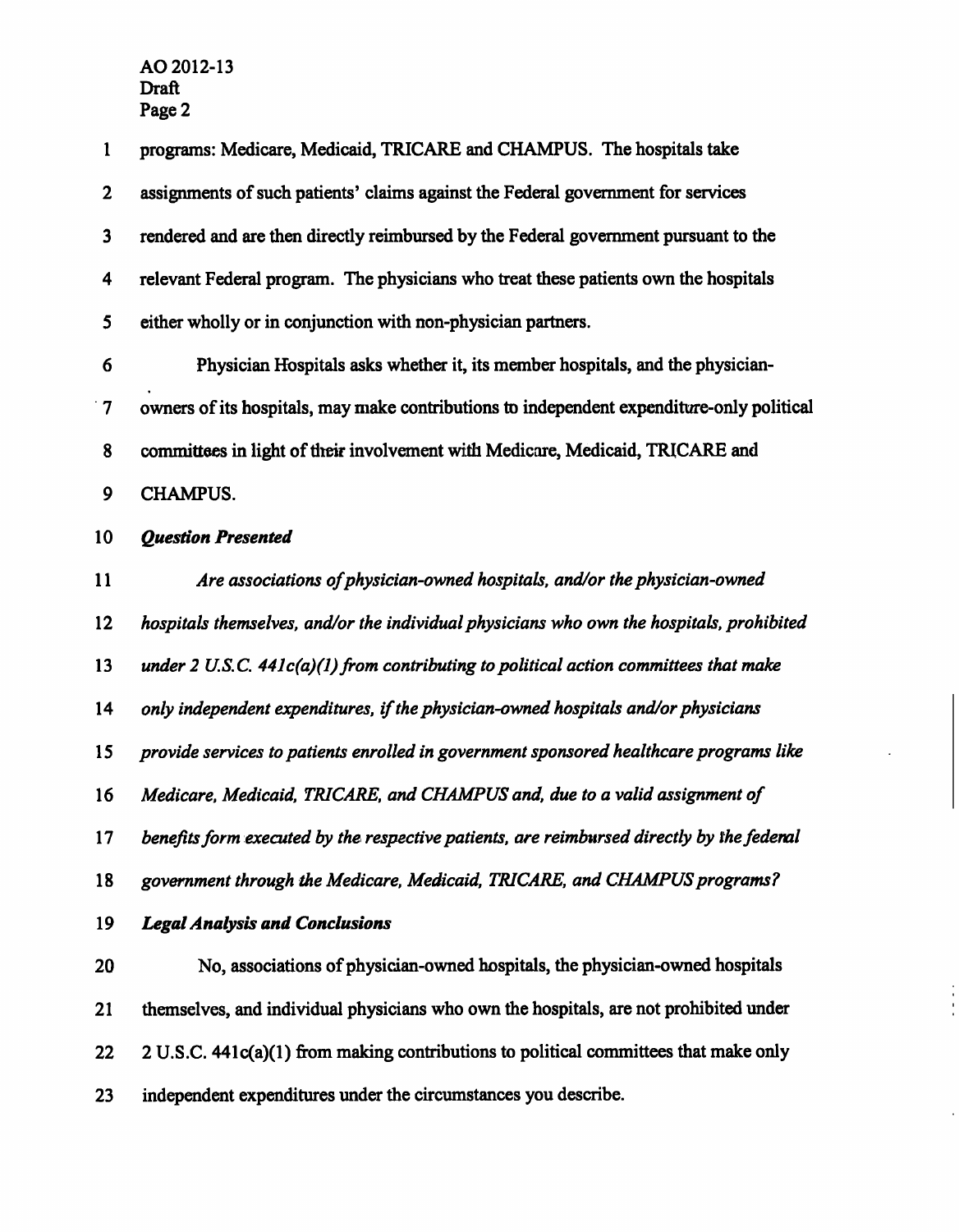$\overline{\phantom{a}}$ 

| $\mathbf{1}$            | Pursuant to 2 U.S.C. $441c(a)(1)$ , it is unlawful for any person who enters into a         |
|-------------------------|---------------------------------------------------------------------------------------------|
| $\boldsymbol{2}$        | contract with the United States, or any department or agency of the United States, for the  |
| $\mathbf{3}$            | rendition of personal services, if payment is to be made from funds appropriated by the     |
| $\overline{\mathbf{4}}$ | Congress, to make a contribution to any political party, political committee, or candidate. |
| $\mathbf{5}$            | See also 11 CFR 115.2(a). This prohibition does not apply when a person contracts with      |
| 6                       | an entity other than the United States or a department or agency of the United States,      |
| $\boldsymbol{7}$        | even if the entity is funded in whole or in part from funds appropriated by the Congress.   |
| 8                       | See 11 CFR 115.1(d). The third party beneficiary of a Federal contract is not subject to    |
| 9                       | the prohibition. Id.                                                                        |
| 10                      | The Explanation and Justification for 11 CFR 115.1(d), which relies in turn on the          |
| 11                      | legislative history of section 441c, makes clear that the regulation excludes from          |
| 12                      | coverage service providers who receive payments from Medicare or Medicaid. See H.R.         |
| 13                      | Doc. No. 95-44, COMMUNICATION FROM THE CHAIRMAN, FEDERAL ELECTION                           |
| 14                      | COMMISSION, TRANSMITTING THE COMMISSION'S PROPOSED REGULATIONS GOVERNING                    |
| 15                      | FEDERAL ELECTIONS, PURSUANT TO SECTION 316(C) OF THE FEDERAL ELECTION                       |
| 16                      | CAMPAIGN ACT OF 1971, AS AMENDED, at 120, available at                                      |
| 17 <sub>2</sub>         | http://www.fec.gov/law/cfr/ej_compilation/1977/95-44.pdf#page=43 (quoting from the          |
| 18                      | 1974 Conference Report on the coverage of 18 U.S.C. 611, S. Conf. Report 93-1237, 93d       |
| 19                      | Congress, 2d Session, 68-69 (1974)). Congress recognized that, under Medicare, the          |
| 20                      | "basic contractual relationship is between the Federal Government and the individual        |
| 21                      | receiving the medical services [, who] may assign his claim against the Federal             |
| 22                      | Government to the doctor who rendered the services, but in [that] case the doctor merely    |
| 23                      | stands in the shoes of the claimant for payment." $Id$ . Under Medicaid, "doctors  have     |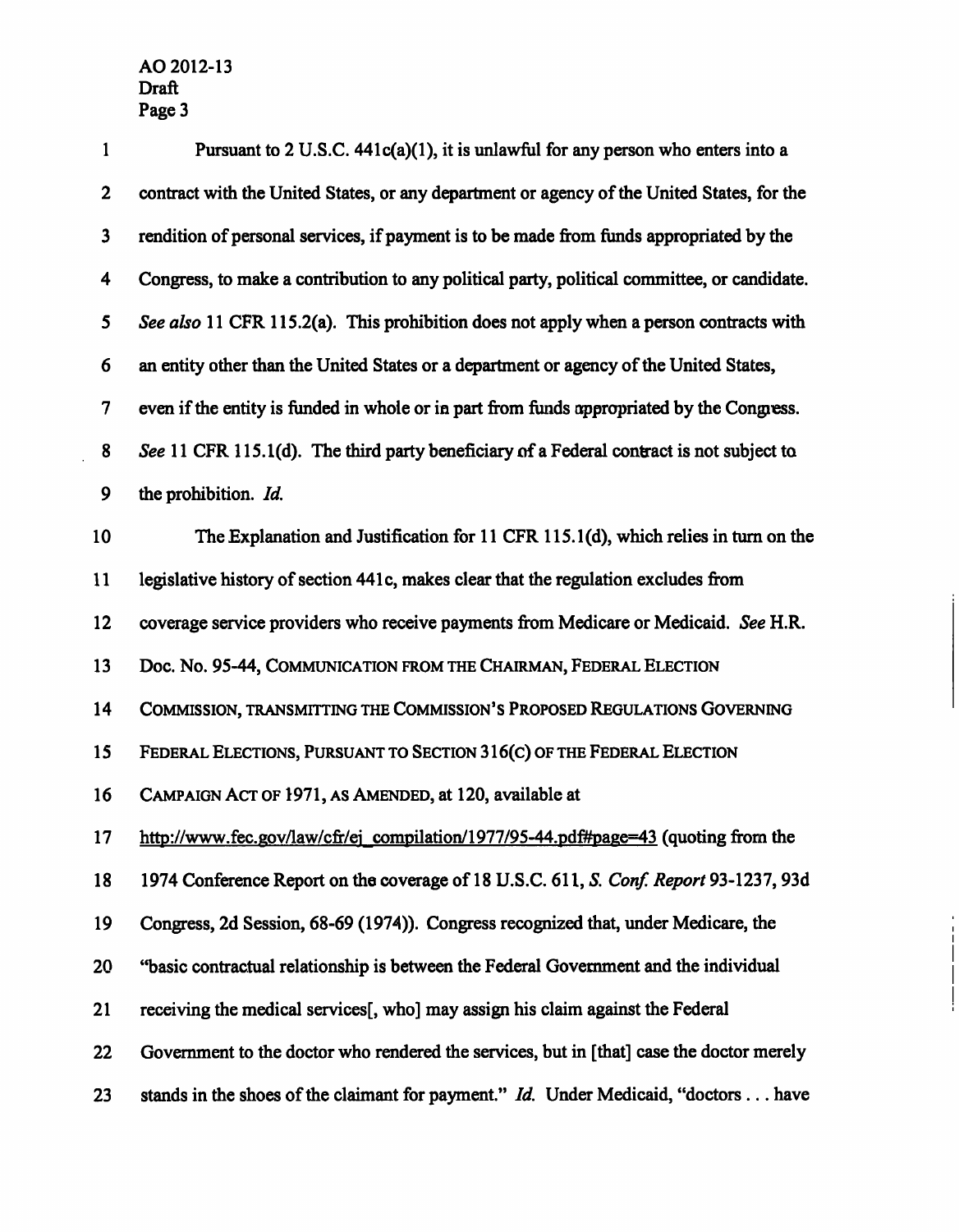| $\mathbf{1}$            | specific contractual agreements with State agencies and not with the Federal             |
|-------------------------|------------------------------------------------------------------------------------------|
| $\mathbf{2}$            | Government. The House committee did not believe that the [Federal contractor             |
| $\overline{\mathbf{3}}$ | prohibition] has any application to doctors rendering medical services pursuant to a     |
| 4                       | contract with a State agency." Id.                                                       |
| 5                       | Although the Commission has never had occasion to address the specific question          |
| 6                       | presented here, in past advisory opinions it has stated that service providers under     |
| 7                       | Medicare and Medicaid du not qualify as "Federal contractors." See Advisory Opinion      |
| 8                       | 1975-31 (Shapp); Advisory Opinion 1975-110 (Treen); Advisory Opinion 1985-12             |
| 9                       | (American Health Care Association PAC). TRICARE and CHAMPUS are                          |
| 10                      | programmatically similar to Medicare and Medicaid. <sup>1</sup>                          |
| 11                      | Accordingly, Physician Hospitals, its member hospitals, and the physician owners         |
| 12                      | of its hospitals, are not prohibited by 2 U.S.C. 441c(a)(1) from making contributions to |
| 13                      | independent expenditure-only political committees by virtue of their involvement with    |
| 14                      | the Medicare and Medicaid programs and TRICARE and CHAMPUS.                              |
| 15                      | This response constitutes an advisory opinion concerning the application of the          |
| 16                      | Act and Commission regulations to the specific transaction or activity set forth in your |
| 17                      | request. See 2 U.S.C. 437f. The Commission emphasizes that, if there is a change in any  |
| 18                      | of the facts or assumptions presented, and such facts or assumptions are material to a   |

**<sup>&#</sup>x27; "TRICARE is the health care program serving active duty service members, National Guard and Reserve members, retirees, their families, survivors and certain former spouses worldwide." TRICARE**  Management Activity, What is TRICARE?, http://tricare.mil/mybenefit/home/overview/WhatIsTRICARE **(last modified March 6,2012). TRICARE is the successor program to CHAMPUS, the Civilian Health and Medical Program of the Uniformed Services. Authorized TRICARE providers operate similarly to either (1) Medicaid providers by engaging in a contractual relationship with a contractor who manages the program on behalf of the Federal govemment, or (2) Medicare providers by agreeing to accept payment on behalf of beneficiaries, who assign claims to the providers. See TRICARE Management Activity, Types of**  TRICARE Providers, http://www.tricare.mil/providers/typesofproviders.aspx (last accessed April 18, **2012).**